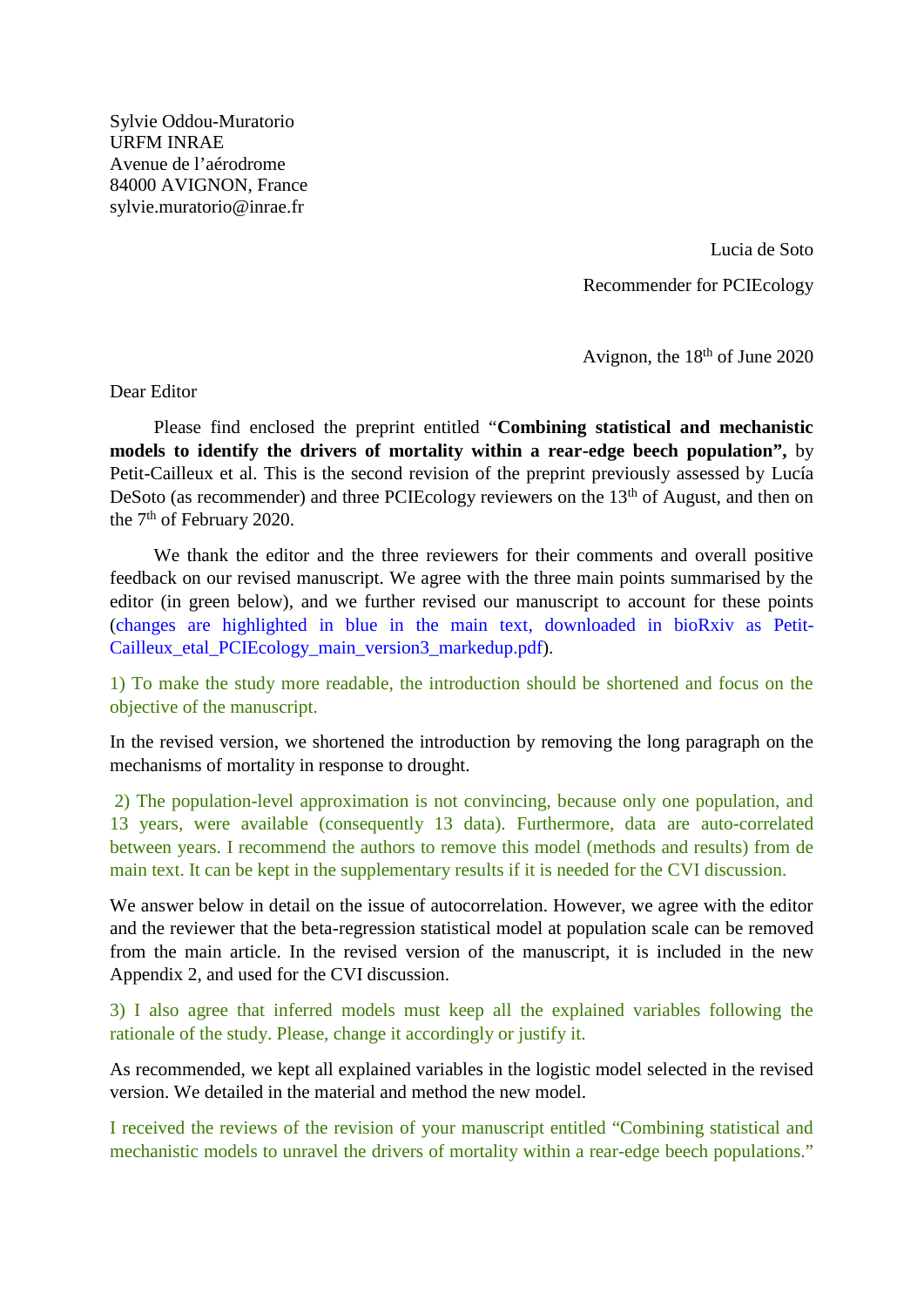The three reviewers suggests some minor changes that will help to increase the quality of the manuscript. They also highlight some minor issues that should be corrected or discussed.

We enclosed below our detailed answers to reviewers' comments.

We hope that this revised version will be suitable for recommendation by PCIEcology. The present manuscript is not in consideration in any other journals of media.

In behalf of all the authors

Sylvie Oddou-Muratorio

# **Detailed response to reviewers' comments.**

Reviewed by anonymous reviewer, 2019-12-09 13:51

In this article, the authors investigate the causes of mortality of European beech, using a large dataset of yearly measurements of more than 4000 trees in an unmanaged forest located at the rear edge of the distribution range of the species.

They use two types of models

- regression models to assess the relative contributions of drought, competition, growth, size, phenology, defoliation events, pathogenic fungi to individual-level probability of death.

- a process-based model to investigate : i) at the population level, how modelled, climate-driven carbon reserves, loss of conductance, late frosts contribute are correlated to observed mortality (at the population level). They find that none of the three variables is, but that their combination is well correlated to observed yearly mortality. ii) at the individual (tree) level, how differences in size, phenology, ability to defoliate would affect these response traits (and mortality) depending upon climate

This is a revised version of an earlier manuscript. I find it much clearer than previously and I think that the referees' comments were adequately addressed. I have 1-2 minor points but am otherwise really happy with this manuscript (which has really improved upon revision):

- I am not quite sure that equation6 is homogeneous.

PC et al: Thank you to have noticed this mistake in the equation, we have corrected it in the revised version of the manuscript.

- One perspective to include late frosts as a climatic variable, would be to use the variable NLF (as computed from CASTANEA) as a predictive variable in the statistical model.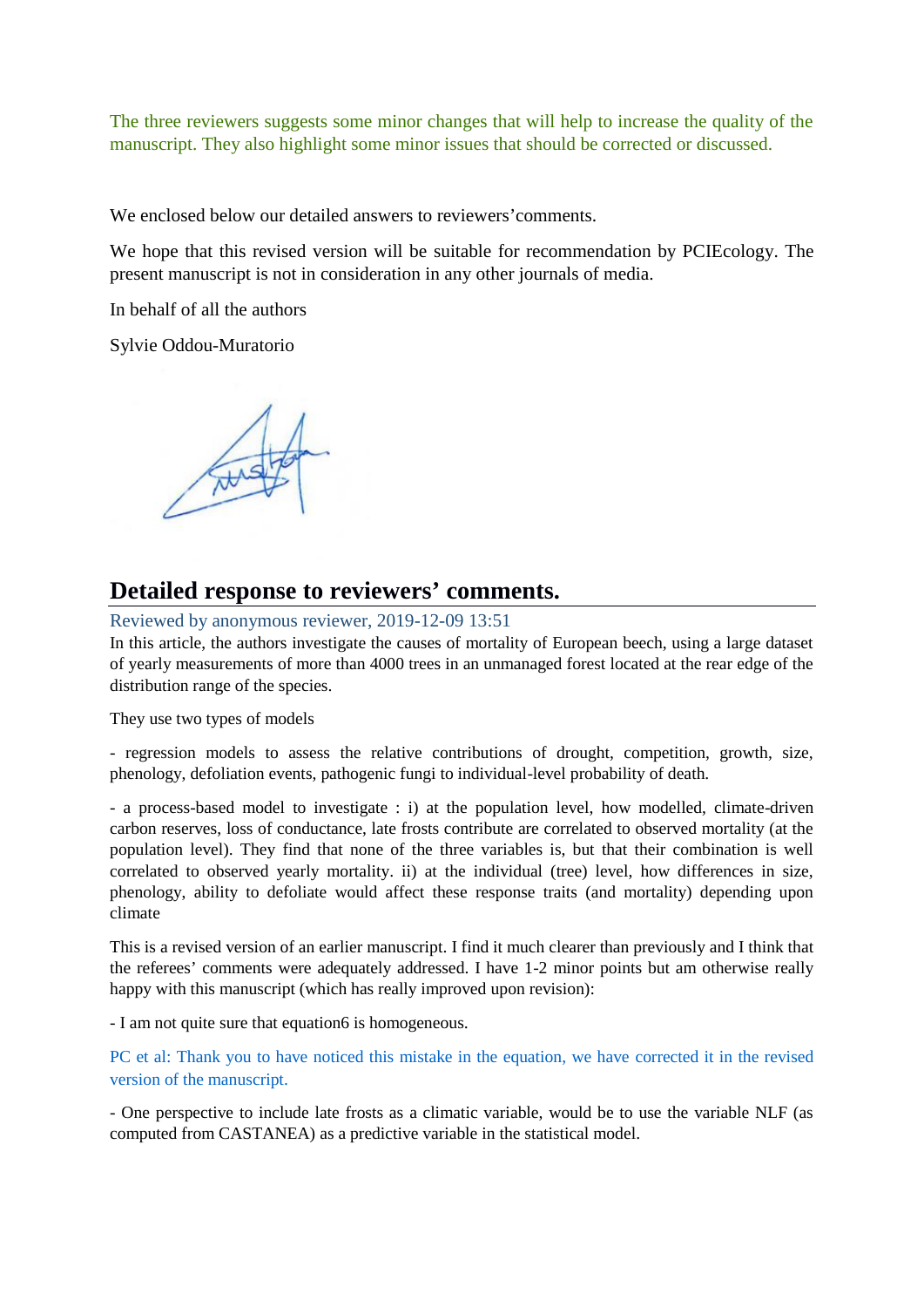PC et al: We also thought about this possibility, but we decided not to mix approaches in order to compare the results of different methods. Anyway, this statistical model is not used anymore I the main version of the revised manuscript.

- for the compound vulnerability index, it might be useful to design a multiplicative index (something like PLC \* [NLF/max NLF allowing survival] / [BoR / max BoR ensuring survival])

PC et al: Indeed a multiplicative index would allow to take into account interaction effect between the three components of the CVI. However, such a multiplicative CVI would not account for a threshold effect of one component that would lead to mortality. For example with a PLC-value equal to 1 (leading to mortality) and a NLF-value equal to 0 (no vulnerability to frost), the multiplicative CVI value would also be null; this would mean that the cumulated vulnerability is negligible, whereas risk of mortality by hydraulic failure would be quite high.

We explored another way to improve the cumulated vulnerability index, expressing it as the sum of the risk of mortality due to each of the three processes:

$$
CVImulti_n = \frac{NLF_n}{max(NLF)} + \left(1 - \frac{NLF_n}{max(NLF)}\right) \times \left(\frac{PLC_n}{max(PLC)}\right) + \left(1 - \frac{NLF_n}{max(NLF)}\right) \times \left(1 - \frac{PLC_n}{max(PLC)}\right) \times \left(\frac{BOR_n}{max(BOR)}\right)
$$

with rBoR'=1-rBoR

Testing the correlation between this probabilistic cumulated vulnerability index and the observed rate of mortality for the 13 years, we found a positive correlation of 0.48 that was marginally significant (p-value of 0.09). This suggests that our results are robust to the computation of the coupound vulnerability index.

## **Reviewer 2 -** *Lisa Hülsmann*

### Reviewed by Lisa Hülsmann, 2020-01-08 15:38

I would like to thank the authors for their extensive modifications of the manuscript and the additional clarifications that make the findings more accessible. The authors now point out the novelty of their study more clearly and have better explained how the two model types can be combined. The new overview figure and results table (why in appendix? We add it in the main text) and modified introduction lay out the approach and findings more comprehensibly. Finally, the authors have addressed some, but not all, statistical and conceptual issues (see further comments below).

I am still not fully convinced that the approach presented is the best possible: As suggested during the first review round, the authors have fitted a survival model using individual-level mortality data (see Appendix 4). Unfortunately, they use the same set of predictors but include no climatic variability into the model, although jointly testing for individual tree characteristics and climate would be - in my opinion the - biggest advantage of such an approach. I cannot fully understand why the authors conclude that climate cannot be incorporated. Doing so will probably also solve the issue of nonproportional hazards – e.g. when using interactions with climate. Note that I am aware that climate is equal for all trees and that not all individual-level variables are available for every year. A solution could be to simply keep these variables constant or to interpolate between years where applicable. I agree that this is not an ideal solution but still think this is not a reason for collapsing the response data a priori (see previous review round). I think an individual-based model with climatic effects (also in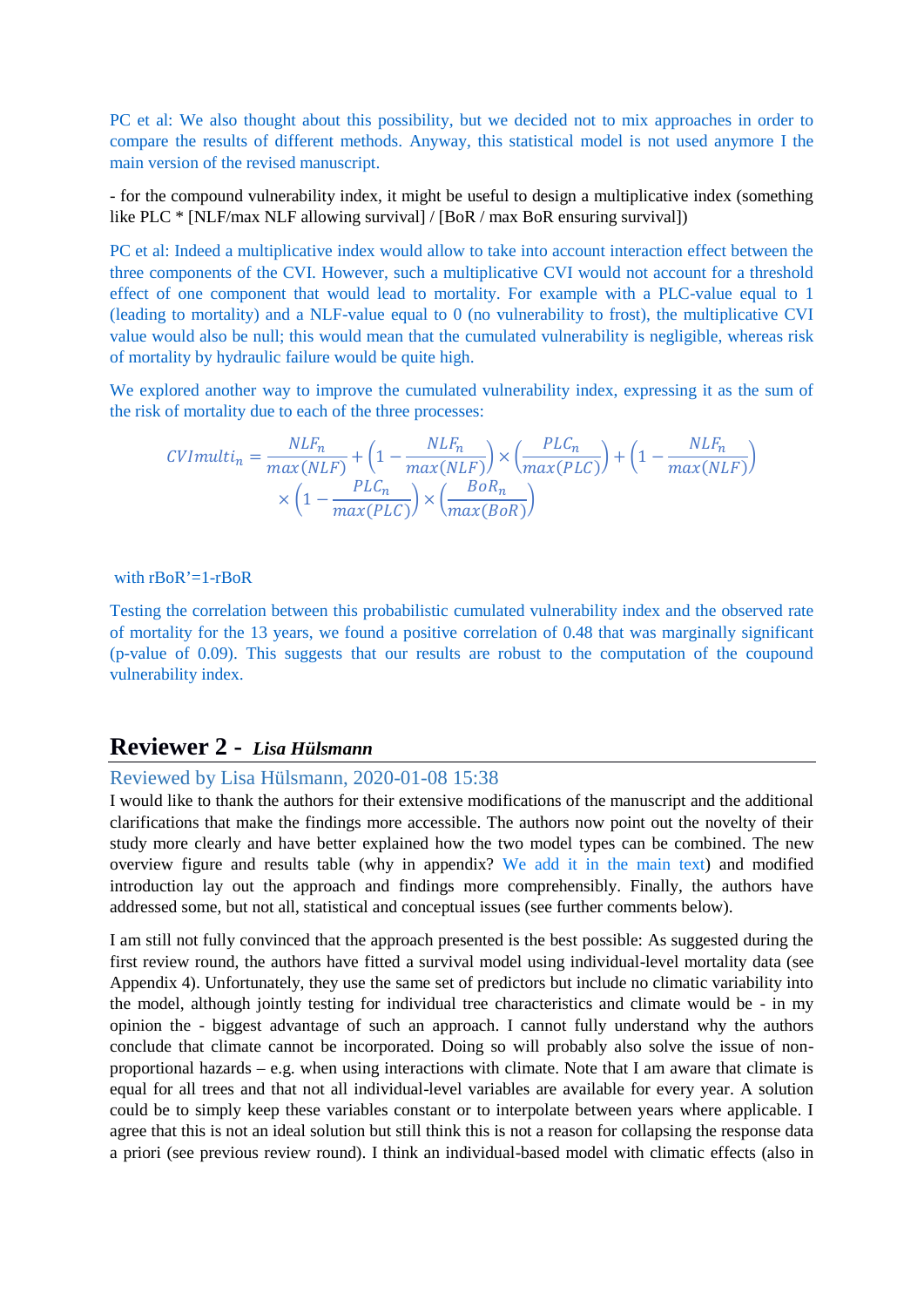interaction) could make the whole study more meaningful, but I leave it to the authors if such a model should be part of this manuscript.

PC et al: We have tested survival models methods for data violating the hazard ratio assumption and incorporating both climate and year into a single statistical model as suggested by LH. To that aim, we followed the methods used in In and Lee (2018, 2019) and Zhang et al. (2018). However, with frequentist methods climate effect cannot be disentangled from the year effect. We detail below the different models we tested and their conclusion. More details on survival analysis can also be found in Appendix 4.

#### **(1) Simple survival model (as in Online Appendix 4) but adding climate**

*time\_model <- coxph(Surv(Start, Stop, DeadEvent) ~* 

*FungiEvent+ DEF\_cumulated + poly(DBH2002,2)+ Budburst + MBAI + Nstem + SPEI12\_fix + SPEI\_dryVg1mt + cluster(Ind), data= longi\_table)*

With *SPEI12\_fix* the long term drought index and *SPEI\_dryVg1mt* the short term drought-index. This model cannot be fitted, because it is impossible to dissociate the year effect (period of time in the surv fonction) from a climate effect. (Of course, we tried also with one climate variable in the model and it gives the same result).

#### **(2) Stratified model:**

*time\_stepmodel <- coxph(Surv(Start, Stop, DeadEvent) ~ Fungi\_Event + Budburst + MBAI + Nstem + DEFw+ strata(class\_DBH2002) + strata(Climate) + cluster(Ind), data= longi\_table)*

The diagnosis of the model shows again a deviation from the Hazard ratio assumption as in Appendix 3.

#### **(3) It is not possible to fit a glm on this kind of longitudinal data (mortality), due censored data on the right.**

In the current state of our knowledge, it is impossible for us to take climate and individual characteristics over time into account in the same frequentist model. Moreover, since the simpler logistic regression model allows us to answer our main question which is "What are the individual characteristics influencing the probability of mortality?, we decided to keep the individual model as it is now and we added to the discussion the perspective and advantages of developping a more spatiotemporal integrated model.

Further, I see two issues that could be improved in the new version:

(1) The focus and the research questions of the study could be more precise. This applies in particular to the abstract but also to the end of the introduction. It may also be helpful to slightly streamline the introduction to better match the research aims (e.g. I don't think that the carbon starvation versus hydraulic failure discussion is that important for the findings). In general, the introduction could be more concise, while the end of the discussion may profit from a few concluding sentences including the main findings and their relevance.

PC et al: As recommended, we reformulated more precisely the research question in the abstract. We also shortened the introduction by removing the section on the causes of mortality in response to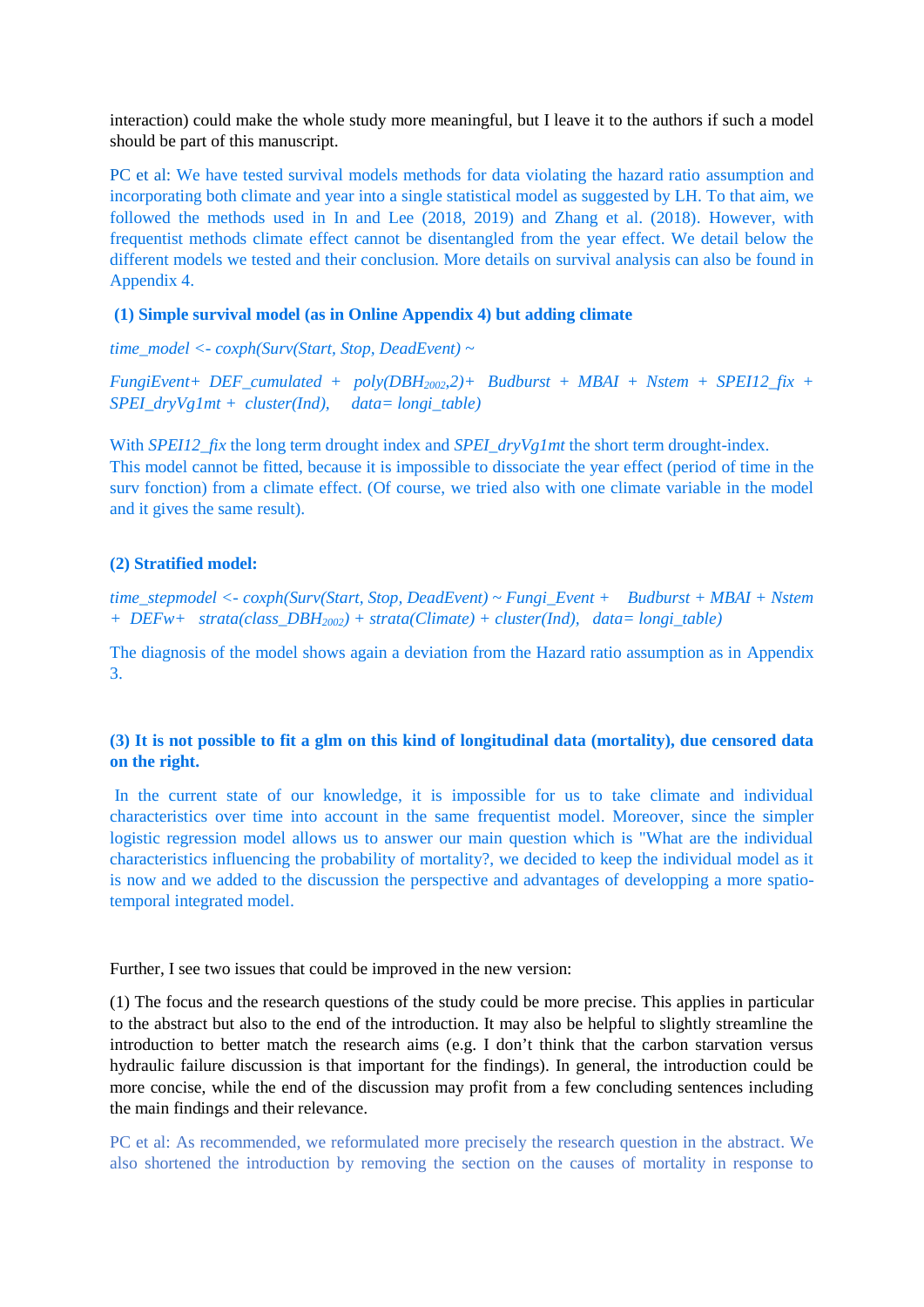drought. We now hope to be more concise. We have also added sentences summarizing the main findings and their relevance at the beginning of the discussion.

(2) The focus on population- versus individual-level processes is my opinion not an ideal way of structuring the findings. Mortality rates are only the result of individual level processes and even if one must collapse the data to a lower resolution (here mortality rates of a population) to identify mortality drivers, this is not an advantage but a compromise. Therefore, I would find it more compelling to structure the findings around the different types of mortality drivers itself rather than the level at which they become effective.

PC et al: We agree with LH and revised the manuscript accordingly. We now structure our finding considering one the one hand models investigating inter-annual variation in mortality rate (i.e., only the PBM CASTAEA in the main text) and on the other hand, models investigating inter-individual variation in the probability of mortality (the logistic regression model and CASTANEA)

#### Statistical feedback:

I appreciate the new population-level model that tests for predefined influences and thus suffers less from data dredging. However, I would like to mention that every model selection (both manual or automatic) is in general not a good idea if the aim is inference and not prediction, even if more data is available. I know that this is a common approach in ecology, but the conclusions from reduced models are wrong. This is particularly true for p-values which become smaller and more significant in model selection. In case of the individual-level model, p-values are very small so even in the full model the effects are likely significant. Another problem of model selection is that effect sizes and directions may be wrong, if important confounders are removed from the model during the selection process. In conclusion, model selection should be avoided in case of inference and is recommended for prediction only. For more details see e.g. Georg Heinze, Christine Wallisch et al., Variable selection – A review and recommendations for the practicing statistician. Biometrical Journal 60 (2018), S. 431-449 and D. J. Lederer, S. C. Bell et al., Control of Confounding and Reporting of Results in Causal Inference Studies. Guidance for Authors from Editors of Respiratory, Sleep, and Critical Care Journals. Ann Am Thorac Soc 16 (2019), S. 22-28.

PC et al: We followed these recommendations for the statistical model presented in the main part of the manuscript (i.e., the logistic model). We made only one exception for the four competitions indexes, which were strongly correlated one with each other (because are built in similar way); hence, for the competition variable only, we used model selection to select the best model with the competition index giving the lowest R². We left all the variables and interactions we wanted to test, this did not change our general conclusions. However, we got a minor issue of collinearity between DBH and other variable in interaction with DBH (see appendix Table A3.2).

Time series are typically characterized by autocorrelation, e.g. the value of this year depends on the one of last year. One assumption of calculating correlations and regression models is that the observations are independent, which is not true for time series. Ideally, this should be accounted for when correlating mortality rates and PBM outputs and fitting the population-level mortality model. Note that this is not done with using climate as a predictor. Nevertheless, I agree that fitting autocorrelation is probably difficult considering the rather short lengths of the time series.

PC et al: We agree with LH that time-series are usually characterized by temporal autocorrelation. This why, in the diagnostic of the population model, we paid a particular attention to the residuals patterns, which turned out to be random. Taking into account the warranted doubt of the randomness of the residuals, we tested their temporal autocorrelation with the Durbin-Watson test using the dwtest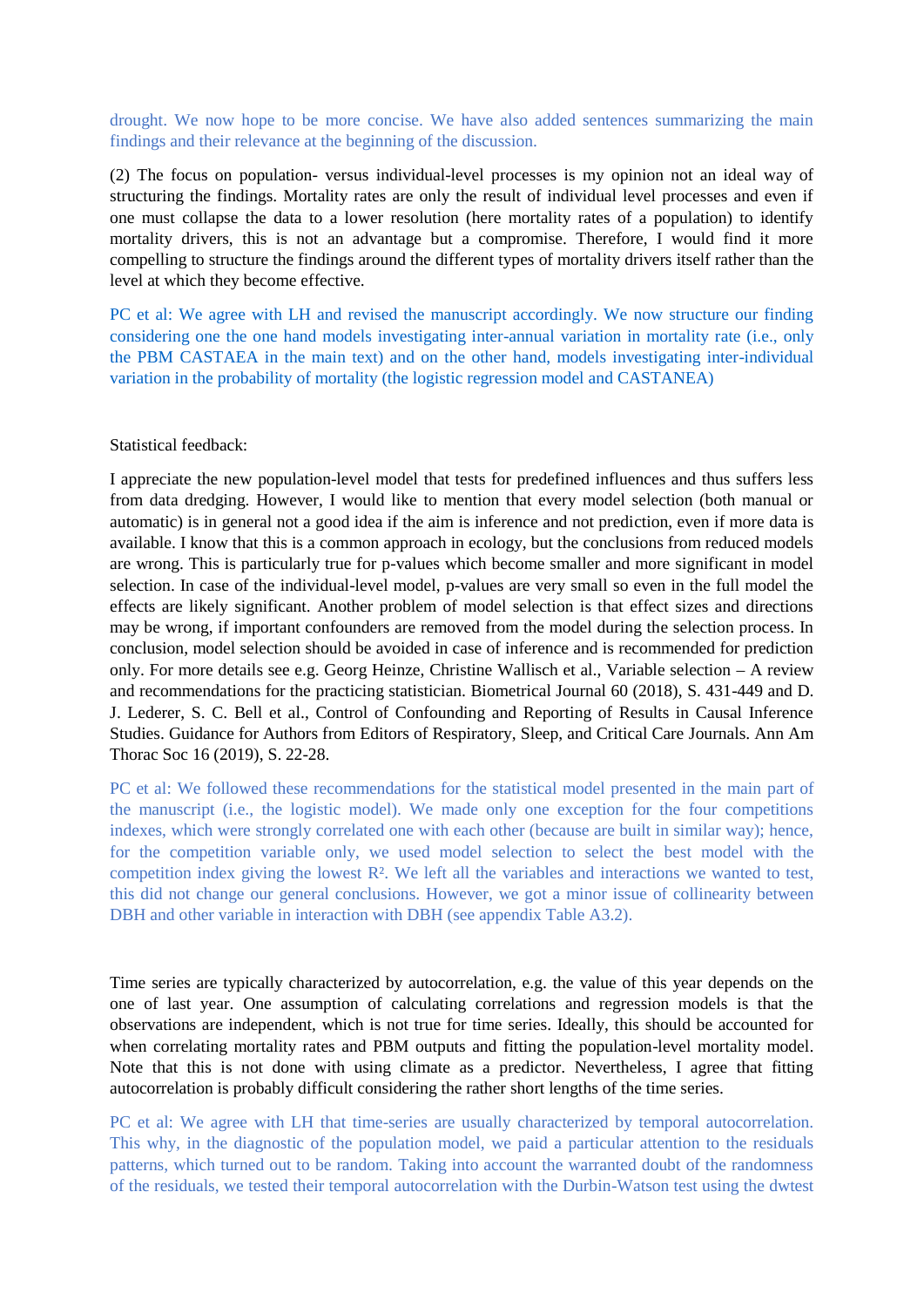function from "lmtest" package (Zeileis and Hothorn, 2002). We found no significant temporal autocorrelation in the population model (beta-regression with  $DW = 1.9759$  with a p-value = 0.5035). However, as recommended, we removed the population model from the main article.

Moreover, we also think that it is not always desirable to correct for any possible temporal autocorrelation when studying the correlation between PBM outputs and observed mortality rates. Indeed, in the PBM, what happens in year n-1 has an impact on year n and this is what allows us to understand the impact of stress combinations on the vulnerability of trees.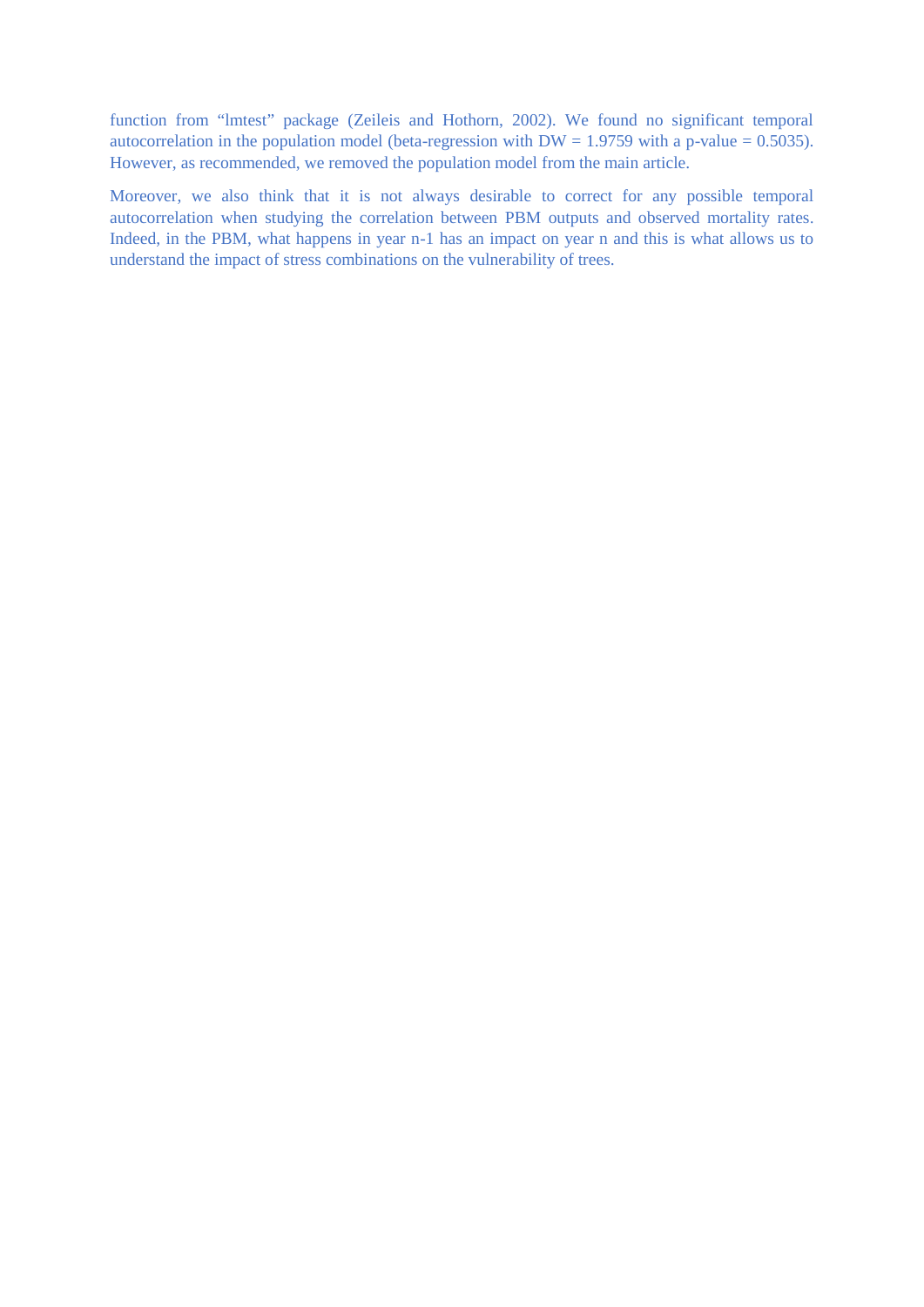| Comments from the reviewer (page refers to the<br>first manuscript) |                                                                                                                                                                                                                                                                                                                                                                                                                                                          | Reply (lines refers to the revised manuscript)                                                                                                                                                                                                                        |      |
|---------------------------------------------------------------------|----------------------------------------------------------------------------------------------------------------------------------------------------------------------------------------------------------------------------------------------------------------------------------------------------------------------------------------------------------------------------------------------------------------------------------------------------------|-----------------------------------------------------------------------------------------------------------------------------------------------------------------------------------------------------------------------------------------------------------------------|------|
| Line                                                                | <b>Comment</b>                                                                                                                                                                                                                                                                                                                                                                                                                                           | Reply by PC et al.                                                                                                                                                                                                                                                    | Line |
| 35                                                                  | I would argue that some of this is<br>already known but their remains<br>high uncertainty. So maybe relax<br>this statement a bit.                                                                                                                                                                                                                                                                                                                       | Rephrased: "still need to be better assessed"                                                                                                                                                                                                                         | 36   |
| 36                                                                  | After the intro and research gap<br>sentence, I typically expect a<br>sentence that defines the research<br>aim of the study.                                                                                                                                                                                                                                                                                                                            | We introduced a new sentence: "This study<br>investigates mortality in a rear-edge population of<br>European beech (Fagus sylvatica L.) using $a 37$<br>combination of statistical and process-based<br>modelling approaches"                                         |      |
| 38                                                                  | Which decline is meant here?                                                                                                                                                                                                                                                                                                                                                                                                                             | We replaced "decline" by "defoliation" (we meant<br>canopy decline)                                                                                                                                                                                                   | 40   |
| 42-43                                                               | To me it is not clear why it is<br>important to emphasize that this is a<br>feature of the population level. The<br>processes are expected to occur on<br>the individual level, and I don't think<br>it is helpful to emphasize the<br>difference here as it may make the<br>reader to assume that the processes<br>are not important at the individual<br>level. I think the model type is more<br>level<br>important than<br>of<br>the<br>observation. | This is because our previous version of the<br>focussed<br>population-<br>manuscript<br>on<br>versus<br>individual-level processes. As this is no longer the<br>case, we rephrased in this sense to remove these<br>details.                                          |      |
| 74-85                                                               | This part may be shortened.                                                                                                                                                                                                                                                                                                                                                                                                                              | We removed the unnecessarily long explanations on<br>the physiological mechanisms leading to mortality<br>under drought.                                                                                                                                              |      |
| 110                                                                 | stand size?                                                                                                                                                                                                                                                                                                                                                                                                                                              | We removed stand                                                                                                                                                                                                                                                      |      |
| 111                                                                 | "level" is missing after "individual-<br>$\epsilon\epsilon$                                                                                                                                                                                                                                                                                                                                                                                              | corrected                                                                                                                                                                                                                                                             | 102  |
| 127                                                                 | think the decrease was not<br>dramatical. "can decrease" is maybe corrected<br>more correct.                                                                                                                                                                                                                                                                                                                                                             |                                                                                                                                                                                                                                                                       | 117  |
| 174                                                                 | Do you mean patterns or drivers?                                                                                                                                                                                                                                                                                                                                                                                                                         | Drivers, we corrected in this sense                                                                                                                                                                                                                                   | 120  |
| 180                                                                 | "When and how" sounds very vague<br>to me.                                                                                                                                                                                                                                                                                                                                                                                                               | Rephrased : "How do climatic<br>factors<br>and<br>physiological processes drive temporal variation in<br>the mortality rate?"                                                                                                                                         | 154  |
| 180, 182, 185                                                       | I think "questions" is better than<br>"issues".                                                                                                                                                                                                                                                                                                                                                                                                          | Replaced                                                                                                                                                                                                                                                              | 153  |
| 436                                                                 | I think this is also relative mortality<br>probability!                                                                                                                                                                                                                                                                                                                                                                                                  | Thank you, we added "relative"                                                                                                                                                                                                                                        | 405  |
| 501                                                                 | ideally, one should report mortality<br>together<br>the<br>rates<br>with<br>threshold.                                                                                                                                                                                                                                                                                                                                                                   | We agree with this point of view. However, adding<br>these figures would make the text much longer. This<br>size is why we simply chose to add the last sentence of $ 493\rangle$<br>the paragraph "we cannot rule out that these different<br>mortality estimates )" |      |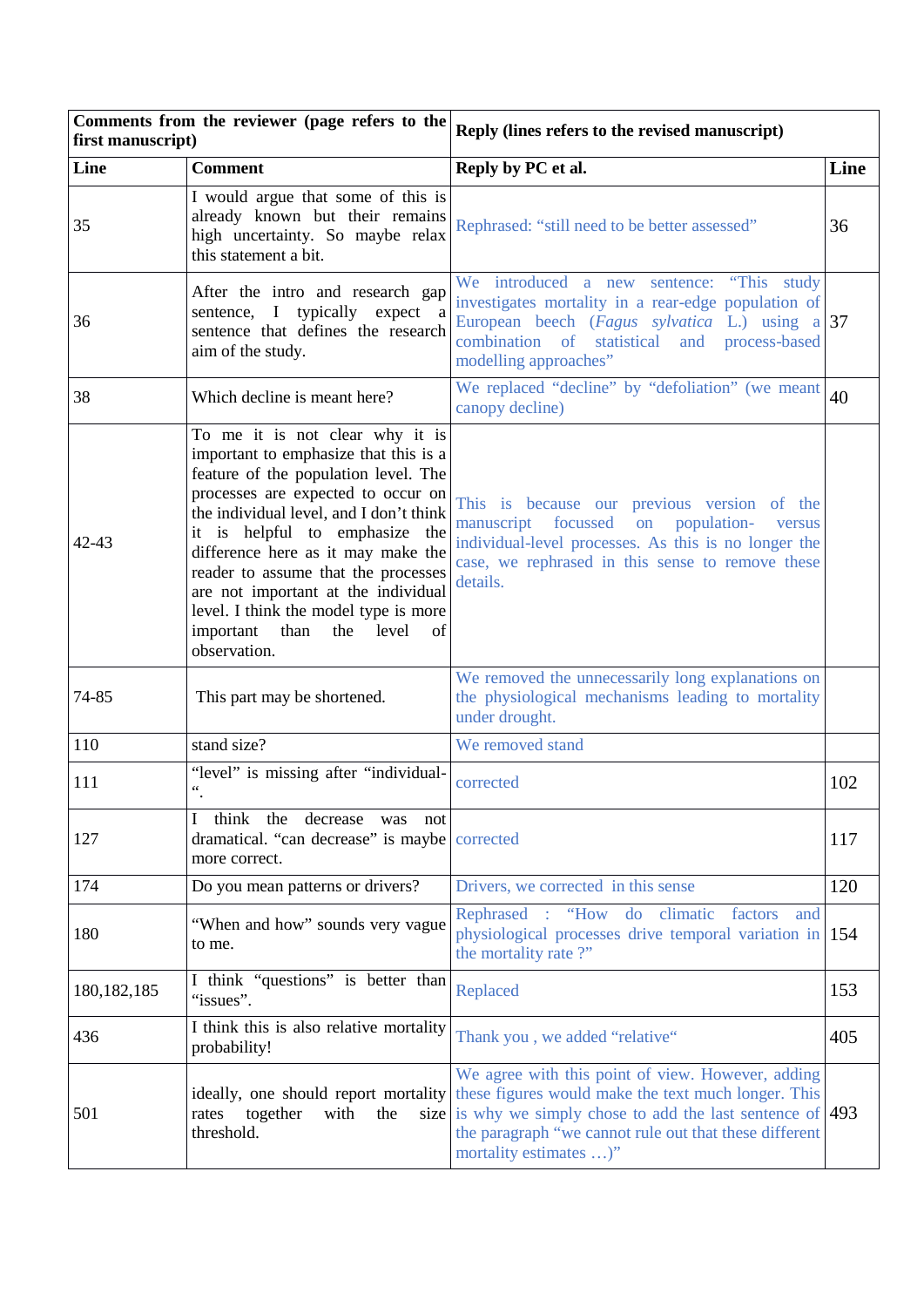| 512     | The conclusions about hydraulic<br>failure and carbon starvation are not<br>index<br>composite<br>is<br>correlated with mortality rates this is $ a \sin \theta $ a single of these two processes.<br>enough to say that both processes<br>indeed cause mortality. | based on empirical evidence but We're not sure we fully understand your point.<br>rather reflect the believes about these Indeed, we do not conclude that our results prove<br>processes and how they were that both processes cause mortality in our case, but<br>implemented in CASTANEA. I they just support other studies which advocate that a 504<br>don't think that only because the combination of hydraulic failure and carbon<br>slightly starvation are more likely to cause mortality than just                                                                                                                                                                                                                                                                                                                                                                                                                                                                                                                                              |     |
|---------|--------------------------------------------------------------------------------------------------------------------------------------------------------------------------------------------------------------------------------------------------------------------|-----------------------------------------------------------------------------------------------------------------------------------------------------------------------------------------------------------------------------------------------------------------------------------------------------------------------------------------------------------------------------------------------------------------------------------------------------------------------------------------------------------------------------------------------------------------------------------------------------------------------------------------------------------------------------------------------------------------------------------------------------------------------------------------------------------------------------------------------------------------------------------------------------------------------------------------------------------------------------------------------------------------------------------------------------------|-----|
| 538     | From what do you know conclude<br>that the trees die from drought and<br>frost? How about competition?                                                                                                                                                             | In this sentence, we did not conclude anything, but<br>simply introduced the idea that this study focused<br>primarily on drought and frost (since the PBM does<br>not account properly for competition). Also, note<br>that in our statistical model at the individual level,<br>competition was the factor with the least influence<br>on the probability of mortality. In the revised<br>version of the manuscript, to account for the fact that<br>competition still plays a role, we modified this<br>sentence as follows "to climatic hazards (drought<br>and late frost) and to two biotic pressures (the<br>presence of a fungus and competition)."                                                                                                                                                                                                                                                                                                                                                                                               | 518 |
| 590-591 | What is meant with "high precision<br>local mortality predictions"?                                                                                                                                                                                                | We forgot the "in", which gives "high precision in<br>local mortality predictions" in the corrected sentence                                                                                                                                                                                                                                                                                                                                                                                                                                                                                                                                                                                                                                                                                                                                                                                                                                                                                                                                              | 573 |
| 591-592 | "A weaker ability to generalize" is<br>also mentioned as a disadvantage of those studied.<br>confusing                                                                                                                                                             | PBMs have the usual weakness of not taking into<br>account the variability of individual responses and<br>biological interactions, but the strength of predicting<br>average population response<br>$\ln$<br>the<br>new<br>environments. By contrast, while statistical models<br>can take into account the inter-individual variability<br>of responses and intrinsic biological interactions,<br>they do not allow for the generalization of proximal<br>causes of these responses in other environments than<br><b>PBMs</b> in the intro. This is a bit We rephrased the sentence of the introduction<br>"which makes it difficult to have a precise projection<br>in other populations where the model has not been<br>precisely calibrated and validated." as : "Most often,<br>calibration is made using the average parameter<br>value known at species level, and therefore does not<br>account for possible inter-individual variability of<br>ecophysiological processes, and for its effect on<br>response trajectory (Berzaghi et al. 2019)." | 127 |
| 601     | You may add a reference<br>to<br>Cailleret, M., Bircher, N., Hartig, F.,<br>Hülsmann, L., and Bugmann, H<br>2020                                                                                                                                                   | The reference was added                                                                                                                                                                                                                                                                                                                                                                                                                                                                                                                                                                                                                                                                                                                                                                                                                                                                                                                                                                                                                                   |     |
| 613     |                                                                                                                                                                                                                                                                    | If "disaggregate" means comparing We agree with LH that we could not fully achieve<br>the contribution of different factors, this goal here, and rephrased the sentence as "should"<br>I would argue that this is not ultimately allow". Moreover, we rephrased with<br>possible with the results of this "disentangle" instead of "disaggregate.                                                                                                                                                                                                                                                                                                                                                                                                                                                                                                                                                                                                                                                                                                         | 595 |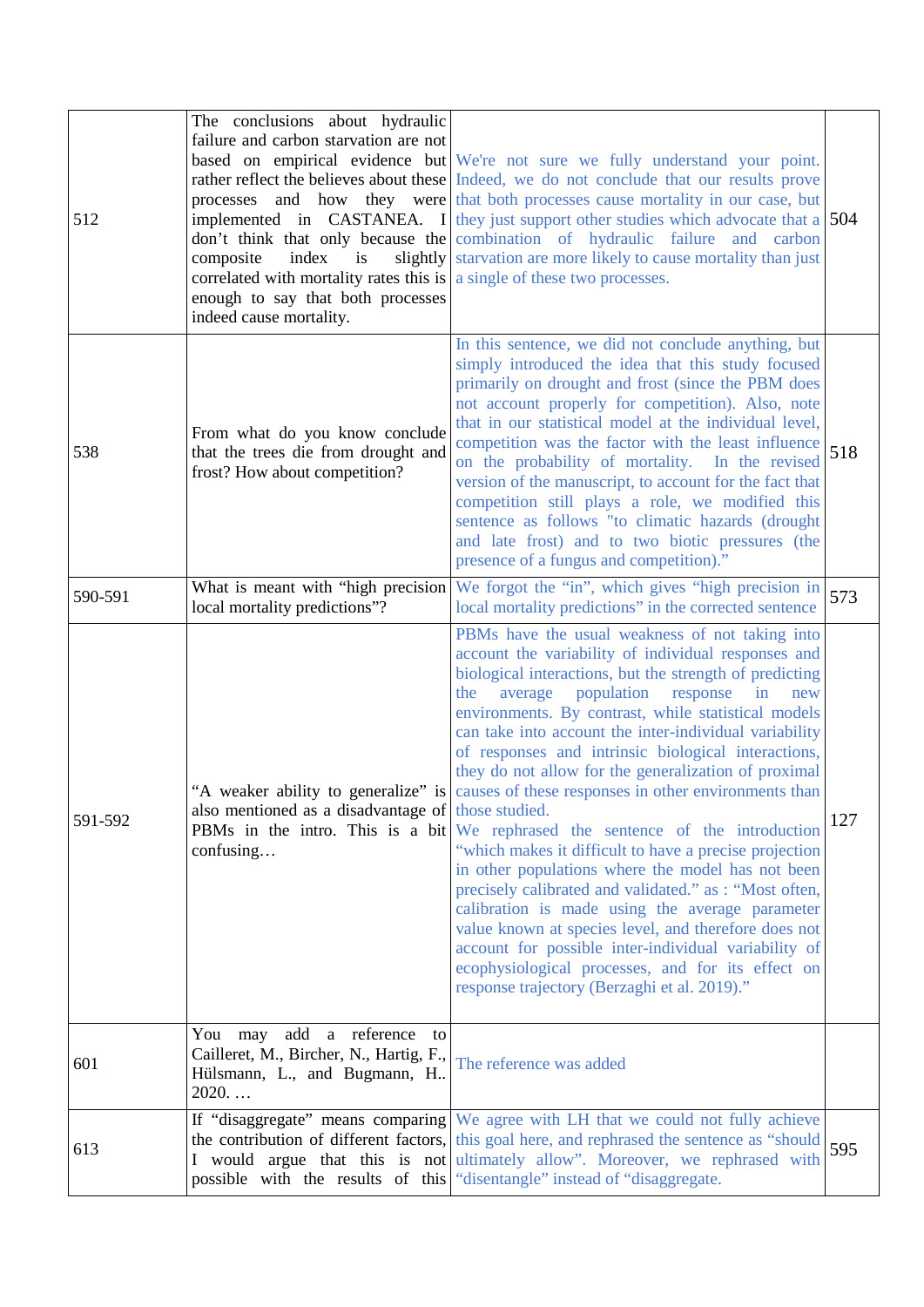|         | study. To me this seems possible<br>only if the lower level (individual<br>level) model includes also climate<br>variables.                                                                                                                                                                                                                                |                                                                                                                                                                                         |   |
|---------|------------------------------------------------------------------------------------------------------------------------------------------------------------------------------------------------------------------------------------------------------------------------------------------------------------------------------------------------------------|-----------------------------------------------------------------------------------------------------------------------------------------------------------------------------------------|---|
| 633     | I think the discussion should end<br>with a few conclusions.                                                                                                                                                                                                                                                                                               | We added a summary of our results at the very<br>beginning of the discussion, and preferred ending it $ 476 $<br>with perspective for future studies.                                   |   |
| TableS2 | This could also be an element of the<br>main article. Be more precise about<br>the effects of drought on the<br>mortality rates. What does "when<br>with mortality rates could also be a addressing LH suggestions<br>question, e.g. "Which<br>third<br>indicators of tree decline that can be<br>derived from PBM are linked to tree<br>mortality rates?" | and how" means here? NLF, PLC, As suggested by LH, we now included this Table in New<br>BoR and CVI and their correlation the main article. We rephrased the titles of the table, Table | 3 |

# **Reviewer 3 -** *anonymous*

Reviewed by anonymous reviewer, 2019-12-03 13:57

This is a revised manuscript. The authors have improved the manuscript based on the review comments and answered all our comments. Figure 1 and Table 1 are important additions to the manuscript to clarify the measured variables and used approaches. Also simplifying the statistical analysis at population scale made the manuscript more clear. However, I think the manuscript still needs some rather minor improvements before it is ready for publication.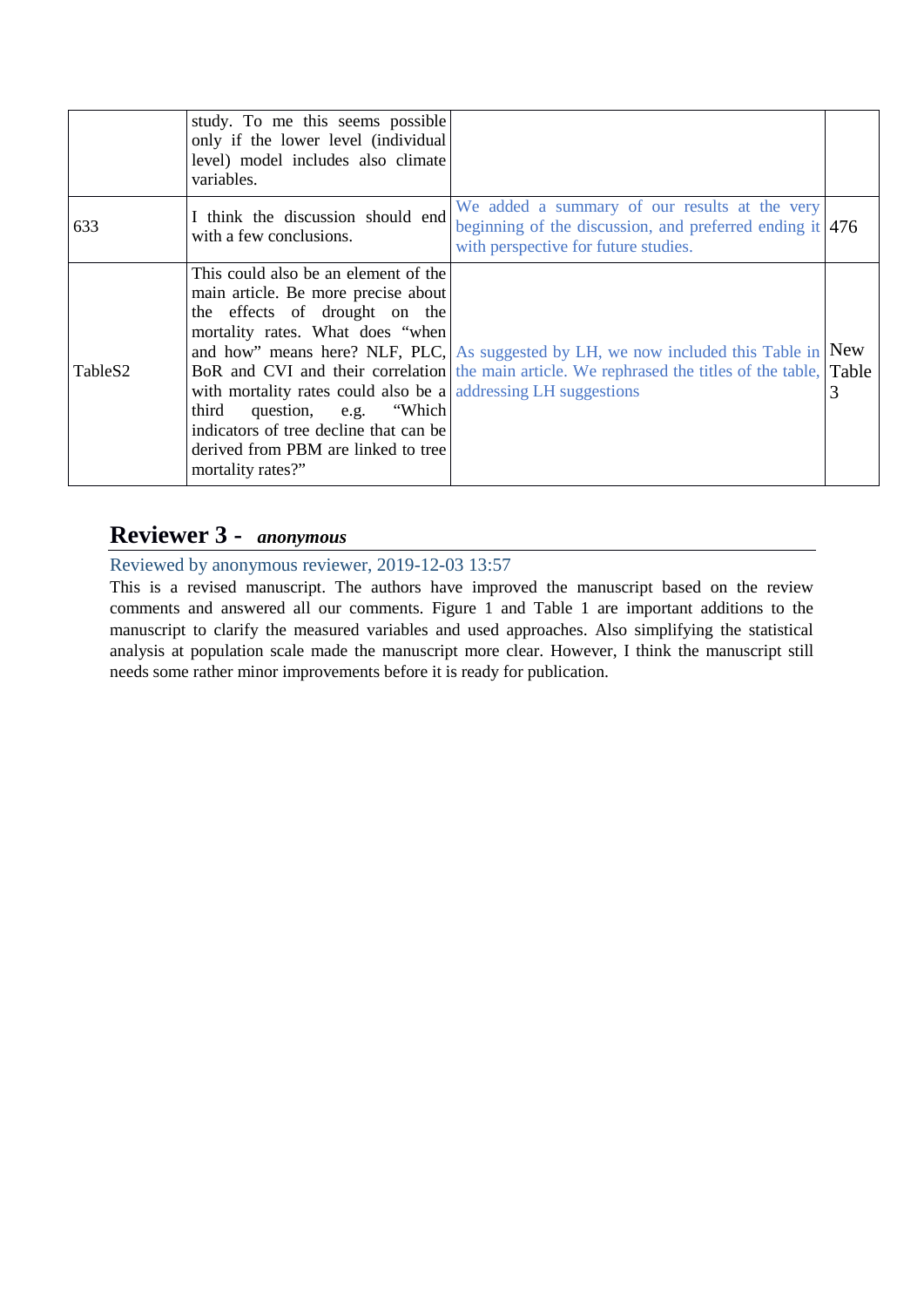| Comments from the reviewer (page refers to the first<br>manuscript) |                                                                                                                                                                                                                                                                                                                                                                                                                                                                                                                   | Reply (lines refers to the revised manuscript)                                                                                                                                                                                                                                                                                                                                                                                                                                                                                   |              |
|---------------------------------------------------------------------|-------------------------------------------------------------------------------------------------------------------------------------------------------------------------------------------------------------------------------------------------------------------------------------------------------------------------------------------------------------------------------------------------------------------------------------------------------------------------------------------------------------------|----------------------------------------------------------------------------------------------------------------------------------------------------------------------------------------------------------------------------------------------------------------------------------------------------------------------------------------------------------------------------------------------------------------------------------------------------------------------------------------------------------------------------------|--------------|
| <b>Comment number</b>                                               | <b>Comment</b>                                                                                                                                                                                                                                                                                                                                                                                                                                                                                                    | Reply by PC et al.                                                                                                                                                                                                                                                                                                                                                                                                                                                                                                               | <b>Lines</b> |
| 38                                                                  | I am not sure what "decline on mortality"<br>means? Maybe just "mortality".                                                                                                                                                                                                                                                                                                                                                                                                                                       | We changed decline by "defoliation and fungi<br>presence."                                                                                                                                                                                                                                                                                                                                                                                                                                                                       | 40           |
| 42-43                                                               | I think it is important to express it clearly in the<br>abstract that mortality rate at population level<br>was associated with all processes simulated<br>with the PBM: conductance loss, carbon<br>reserve depletion and occurrence of late frosts.<br>In the current form, the reader might get a<br>wrong impression that these tree processes<br>were identified among many others to be the<br>most important ones.                                                                                         | Rephrased: "The combination of all these simulated<br>processes were found associated with the temporal<br>variations in the population mortality rate. The<br>individual probability of mortality decreased with<br>increasing mean growth, and increased with<br>increasing crown defoliation, earliness of budburst,<br>fungi presence and increasing competition, in the<br>statistical model."                                                                                                                              | 44-47        |
| 160                                                                 | Rephrase "the right text in square boxes"                                                                                                                                                                                                                                                                                                                                                                                                                                                                         | Rephrased : "The square boxes indicate the measured<br>factors and response variables considered in<br>statistical models. Boxes with rounded corners<br>indicate stress-related output variables"                                                                                                                                                                                                                                                                                                                               | 159          |
| 164-166                                                             | You make two simulations with CASTANEA:<br>one at population level using a simulation of a<br>stand with 100 trees (and compare the results<br>with measured mortality), and another at<br>individual level investigating the differences in<br>physiological responses between individuals<br>with different characteristics. I think this is not<br>clear from Figure 1 and its figure caption. Also,<br>I would consider including Table S2 into the<br>manuscript. This would clarify things even<br>further. | We completed the legend of Figure 1 to make this Fig 1<br>point more clear. Also, we included the former Table $\&$<br>S2 in the manuscript as the new table 3.                                                                                                                                                                                                                                                                                                                                                                  | Table<br>3   |
| 171                                                                 | Percentage loss of conductance (delete the extra<br>"of" throughout the manuscript).                                                                                                                                                                                                                                                                                                                                                                                                                              | Done (five found)                                                                                                                                                                                                                                                                                                                                                                                                                                                                                                                |              |
| 215-216                                                             | The division of variables into endogenous and<br>exogenous is not clear to me. For example,<br>stem diameter is affected by both endogeneous<br>(i.e. age) and exogeneous (i.e. competition)<br>factors. How do you define this division, and<br>do you really need such a division?                                                                                                                                                                                                                              | We agree with reviewer 3 that we do not really need<br>this<br>distinction between<br>endogeneous<br>and<br>heterogeneous factors here. We have rephrased the 102<br>sentences and removed it from table 2.                                                                                                                                                                                                                                                                                                                      |              |
| Table 1                                                             | In the mean, min and max, you use varying<br>amount of decimals. Please be consistent.                                                                                                                                                                                                                                                                                                                                                                                                                            | Corrected in table 1                                                                                                                                                                                                                                                                                                                                                                                                                                                                                                             | Table 1      |
| 244                                                                 | What does an "ordered variable" mean here?                                                                                                                                                                                                                                                                                                                                                                                                                                                                        | This was a bad formulation this variable is simply<br>quantitative                                                                                                                                                                                                                                                                                                                                                                                                                                                               | 228          |
| 264                                                                 | "all indices reached a ceiling after this distance<br>value" is odd language. Please rephrase.                                                                                                                                                                                                                                                                                                                                                                                                                    | Rephrased: "plateaued"                                                                                                                                                                                                                                                                                                                                                                                                                                                                                                           | 248          |
| 334-335                                                             | It is mentioned here that CASTANEA was<br>validated based on ring width patterns and<br>reference to Appendix 2 is given. I think the<br>results of the validation should be summarized<br>here. It should be said that although growth<br>simulated with CASTANEA correlated with<br>observed growth, CASTANEA overestimated<br>growth strongly, and simulated a decreasing<br>trend in growth over time that was not visible in<br>observations.                                                                | We summarized the main results of the validation<br>and explanation: "We found a significant positive<br>correlation between ring width observed and<br>simulated (p-value << 0.01). Although CASTANEA<br>tended to overestimate growth at the beginning of the<br>simulated period, and simulated a decreasing trend in<br>growth over time that was not visible in the observed<br>data. This is likely to be due to a bad estimation of<br>population density prior to the monitoring period<br>(see details in Appendix 1)." | 366-370      |
| Figure 2                                                            | Use the same axis range for the mortality rate in<br>all subfigures (it now varies from -1 to 3.5, to $0$ )                                                                                                                                                                                                                                                                                                                                                                                                       | We modified figure 2 so that the y-axis for mortality<br>in sub-figures a,b,c, varies from 0 to 3.5. However,                                                                                                                                                                                                                                                                                                                                                                                                                    | Figure 2     |